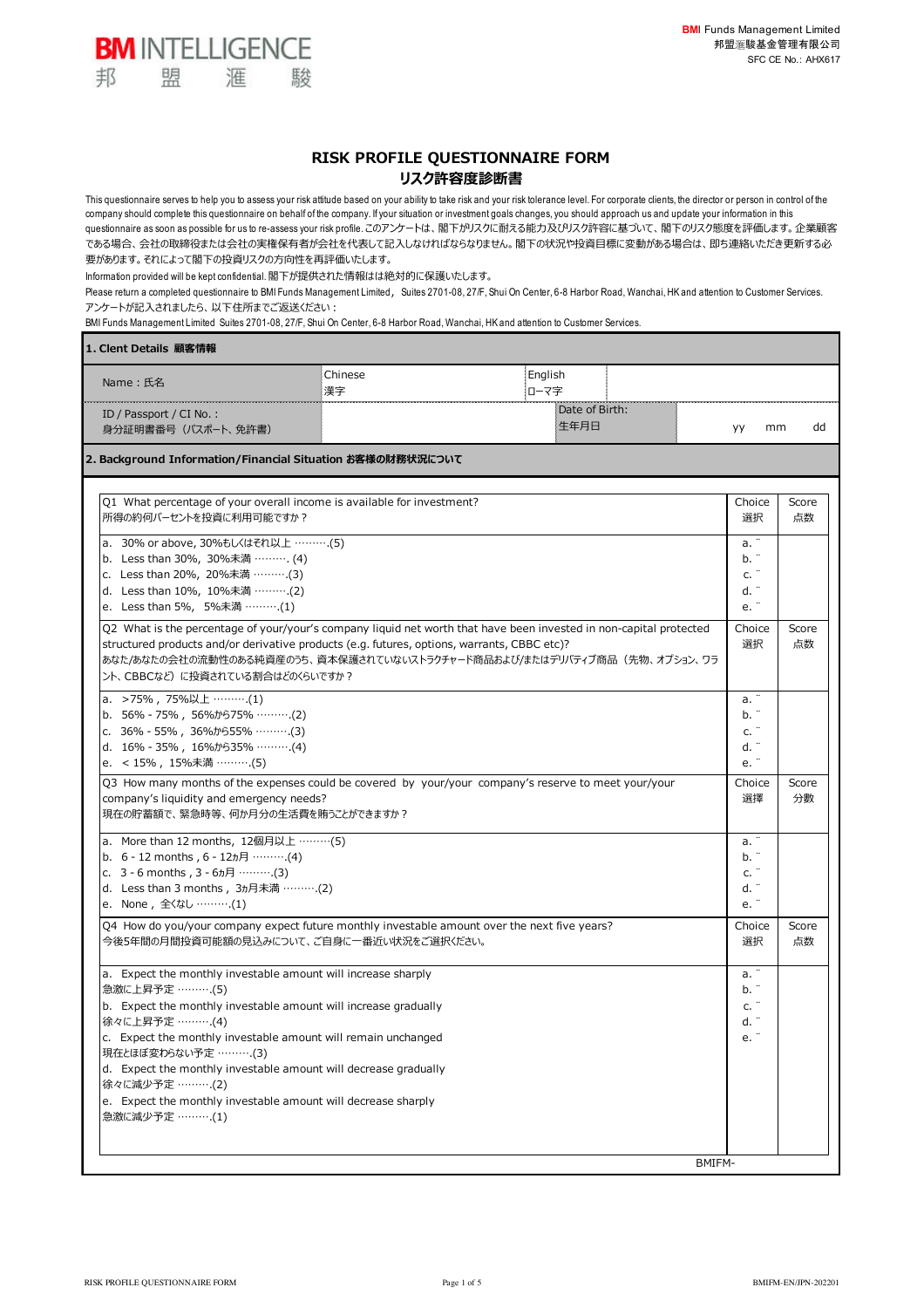

## **3. Investment Objective and Horizon 投資⽬的と期間**

| O5 What is your/your company's current investment horizon?                                                                                                                                                    | Choice                         | Score |
|---------------------------------------------------------------------------------------------------------------------------------------------------------------------------------------------------------------|--------------------------------|-------|
| あなたの予想される投資ホライズン(目標に達するまでに要する年数)は?                                                                                                                                                                            | 選択                             | 点数    |
| a. Over 10 years, 10 年以上 ……….(5)<br>b. 7 - 10 years, 7 - 10 年 ……….(4)<br>c. $4 - 6$ years, $4 - 6$ $\mp$ (3)<br>d. 1 - 3 years , 1 - 3 $\text{#}\dots$ (2)<br>e. None or less than 1 year, 全〈ないか、1年未満 ……….(1) | a.<br>b. "<br>c.<br>d. "<br>e. |       |

| O6 What is your/your company's objective for investment?                                                                                                                                                                                                                                                           | Choice                                    | Score |
|--------------------------------------------------------------------------------------------------------------------------------------------------------------------------------------------------------------------------------------------------------------------------------------------------------------------|-------------------------------------------|-------|
| 投資に対する、ご自身の目標に近いものをご選択ください。                                                                                                                                                                                                                                                                                        | 選擇                                        | 分數    |
| a. Maximize capital growth as soon as possible できる限り最短で大幅な資本増加 ……….(5)<br>b. Gradual long-term capital growth 長期で徐々に資本増加 ………. (4)<br>c. Stable and balanced income 安定と平均的な資本増加 ……….(3)<br>d. Earn a return which is slightly above bank deposit 銀行預金よりわずかに高い資本増加………(2)<br>e. Capital preservation 現状資本の保護 ………. (0) | a.<br>b. "<br>$\cdot$<br>c.<br>d. ¨<br>e. |       |

**4. Risk Appetite / Risk Tolerance Level リスク許容度**

| Q7 Which of the following statement could best describe your/your company's attitude towards investment risk?<br>投資リスクに対し、ご自身の考え方に一番近いものをご選択ください。 | Choice<br>選択 | Score<br>点数 |
|---------------------------------------------------------------------------------------------------------------------------------------------------|--------------|-------------|
|                                                                                                                                                   |              |             |
| a. I never consider risks or ignore risks 高い利益獲得のために、リスクを気にしたことはありません ……….(5)                                                                     | a. "         |             |
| b. I am willing to accept higher risks, as I aim for higher returns                                                                               | b. "         |             |
| 高い利益獲得のために、高いリスクにも耐えられます ……….(4)                                                                                                                  | c.           |             |
| c. I am trying to strike a balance between risks and returns                                                                                      | d. "         |             |
| リスクとリターンのバランスが取れるようにしています ……….(3)                                                                                                                 | e. "         |             |
| d. I am trying to avoid risks but minor ones are still acceptable                                                                                 |              |             |
| リスクは避けたいですが、ある程度のリスクには耐えられます……….(2)                                                                                                               |              |             |
| e. I am risk averse and do not want the value of my investments drop                                                                              |              |             |
| リスクには耐えられず、少しの価格下落にも耐えらえません ……….(0)                                                                                                               |              |             |
| Q8 What is the fluctuation that you/your company would generally be comfortable with?                                                             | Choice       | Score       |
| 投資における、騰落(価格の上下)幅について、ご自身の許容レベルを選択下さい。                                                                                                            | 選択           | 分數          |
|                                                                                                                                                   |              |             |
| a. Fluctuates over -50% and +50%, 価格変動幅 -50%から+50%……….(5)                                                                                         | a. ¨         |             |
| b. Fluctuates over -40% and +40%, 価格変動幅 -40%から+40% ………. (4)                                                                                       | b.           |             |
| c. Fluctuates over -30% and +30%, 価格変動幅 -30%から+30% ………. (3)                                                                                       | c. "         |             |
| d. Fluctuates between -20% and +20%, 価格変動幅 -20%から+20% ……….(2)                                                                                     | d. "         |             |
| e. Fluctuates between -10% and +10%, 価格変動幅 -10%から+10% ……….(1)                                                                                     | e.           |             |
| f. Fluctuates between -5% and +5%, 価格変動幅 -5%から+5% ………. (0)                                                                                        | f.           |             |
| Q9 What is the risk toleravce level of potential loss on the investment amount would be acceptable to you/your                                    | Choice       | Score       |
| company?                                                                                                                                          | 選択           | 点数          |
| 投資損失レベルについて、ご自身に一番近いものを選択下さい。                                                                                                                     |              |             |
| a. Total loss on investment amount, 投資金額の全て損失 ………. (5)                                                                                            | a. "         |             |
| b. Loss on investment amount up to 50%, 投資金額の50%までを損失 ……….(4)                                                                                     | b. "         |             |
| c. Loss on investment amount up to 20%, 投資金額の20%までを損失 ……….(3)                                                                                     | c. "         |             |
| d. Loss on investment amount up to 10%, 投資金額の10%までを損失 ……….(2)                                                                                     | d. "         |             |
| e. No capital loss いかなる損失にも耐えらえれません ………. (0)                                                                                                      | $\rm e.$ "   |             |
| Q10 If your/your company's overall investment portfolio falls more than 20%, how you/your company would be                                        | Choice       | Score       |
| affected?                                                                                                                                         | 選択           | 点数          |
| あなたの投資ポートフォリオが20%下落したばあい、あなたの財務状況にどの程度影響が及びますか?                                                                                                   |              |             |
| a. No impact まったく影響なし ……….(5)                                                                                                                     | a. "         |             |
| b. Slight impact 若干の影響のみ ……… (4)                                                                                                                  | b. ¨         |             |
| c. Medium impact 中程度の影響がある ………. (3)                                                                                                               | c. "         |             |
| d. Significant impact 非常に影響がある ……….(2)                                                                                                            | d.           |             |
| e. Intolerable 耐えられない程度の影響 ………. (0)                                                                                                               | e. "         |             |
|                                                                                                                                                   |              |             |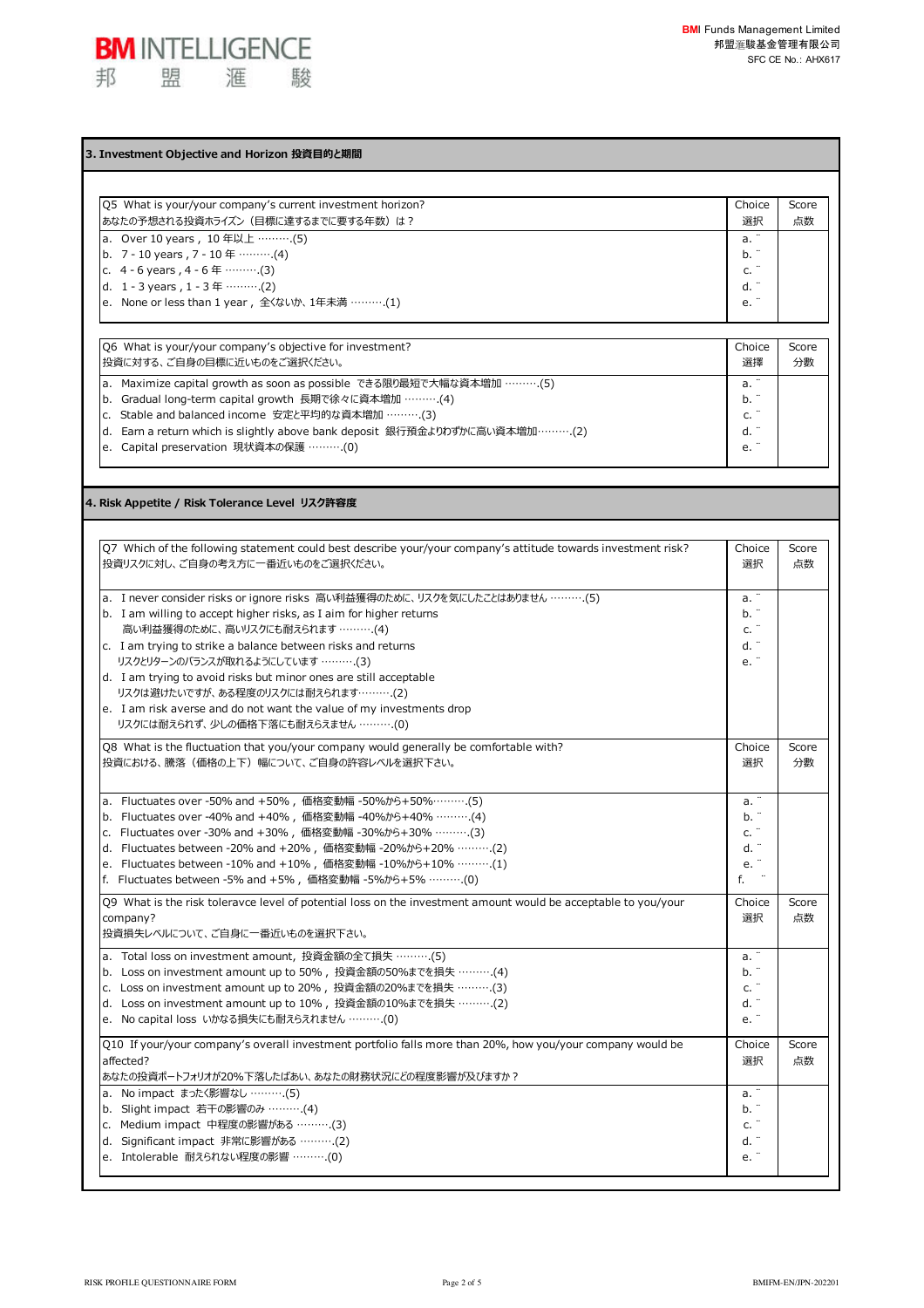

| Q11 Do you/your company have any general knowledge in the nature and risks of derivatives to invest in derivatives?<br>あなた/あなたの会社は、デリバティブ商品の性質とリスクに関する一般的な知識を持っていますか?                                            |                      |                             |                                  |                                  |                         | Choice<br>選択 | Score<br>点数                       |
|------------------------------------------------------------------------------------------------------------------------------------------------------------------------------------------------------------------|----------------------|-----------------------------|----------------------------------|----------------------------------|-------------------------|--------------|-----------------------------------|
| a. Yesはい ……….(5)<br>b. Noいいえ ……….(0)                                                                                                                                                                             |                      |                             |                                  |                                  |                         | a. "<br>b. " |                                   |
| Q12 Do you/your company invest in derivatives?<br>あなた/あなたの会社は、デリバティブに投資していますか?                                                                                                                                   |                      |                             |                                  |                                  |                         | Choice<br>選択 | Score<br>点数                       |
| a. Yes(t\) (5)<br>b. Noいいえ ……….(0)                                                                                                                                                                               |                      |                             |                                  |                                  |                         | a. "<br>b. " |                                   |
| Q13 How many years of relevant investment experience on the following financial products do you/your company have?<br>あなたは以下の商品について、どれくらいの投資経験がありますか?<br>(you may select more than 1 option それぞれ、いずれか1つをご選択ください) |                      |                             |                                  |                                  |                         |              |                                   |
| Note: The highest score for this question is 5 if total score more than 5. 注意: 5点以上取得された場合、5点が満点<br>Product<br><b>Investment Experience</b>                                                                      | None                 |                             | <b>Basic Experience</b><br>基礎レベル | Intermediate Experience<br>中級レベル |                         |              | Advanced<br>Experience<br>経験豊富レベル |
| 商品<br>投資経験                                                                                                                                                                                                       | 全くなし                 | less than 1<br>year<br>1年未満 | $1 - 3$ years<br>$1 - 3$ 年       | $4 - 6$ years<br>$4 - 6$ 年       | $7 - 10$ years<br>7-10年 |              | Over 10 years<br>10年以上            |
| a. Stocks 株式投資 <sup>1</sup>                                                                                                                                                                                      | $\square \cdots (0)$ | $\square \cdots (1)$        | $\square \cdots (2)$             | $\square \cdots (3)$             | $\square \cdots (4)$    |              | $\square \cdots (5)$              |
| b. Exchange Traded Funds with different risk<br>categories <sup>2</sup><br>異なるリスクカテゴリーの上場投資信託 <sup>2</sup>                                                                                                       | $\square \cdots (0)$ | $\square \cdots (1)$        | $\square \cdots (2)$             | $\square \cdots (3)$             | $\Box \cdots (4)$       |              | $\square \cdots (5)$              |
| c. Non Exchange Traded Funds with different risk<br>categories <sup>3</sup><br>異なるリスクカテゴリーの非上場投資信託 $3$                                                                                                           | $\square \cdots (0)$ | $\square \cdots (1)$        | $\square \cdots (2)$             | $\square \cdots (3)$             | $\square \cdots (4)$    |              | $\square \cdots (5)$              |
| d. Fixed Income Products with different risk<br>categories (Plain Vanilla) <sup>4</sup><br>異なるリスクカテゴリーの確定利付商品 (プレーンバニラ) <sup>4</sup>                                                                             | $\square \cdots (0)$ | $\square \cdots (1)$        | $\square \cdots (2)$             | $\square \cdots (3)$             | $\Box \cdots (4)$       |              | $\square \cdots (5)$              |
| e. Fixed Income Products (Complex) <sup>5</sup><br>確定利付き商品(混合) <sup>5</sup>                                                                                                                                      | $\square \cdots (0)$ | $\square \cdots (1)$        | $\square \cdots (2)$             | $\square \cdots (3)$             | $\Box \cdots (4)$       |              | $\square \cdots (5)$              |
| f. Investment-Linked Insurance Plans,<br>投資リンク型保険商品                                                                                                                                                              | $\square \cdots (0)$ | $\square \cdots (1)$        | $\square \cdots (2)$             | $\square \cdots (3)$             | $\square \cdots (4)$    |              | $\square \cdots (5)$              |
| g. Listed Derivatives/ Structured Products <sup>6</sup><br>上場デリバティブ / ストラクチャー商品 $^6$                                                                                                                             | $\square \cdots (0)$ | $\square \cdots (1)$        | $\square \cdots (2)$             | $\square \cdots (3)$             | $\square \cdots (4)$    |              | $\square \cdots (5)$              |
| h. OTC Derivatives / Structured Products <sup>7</sup><br>店頭デリバティブ / ストラクチャー商品 <sup>7</sup>                                                                                                                       | $\square \cdots (0)$ | $\square \cdots (1)$        | $\square \cdots (2)$             | $\square \cdots (3)$             | $\square \cdots (4)$    |              | $\square \cdots (5)$              |
| i. Leveraged FX Trading<br>FX投資                                                                                                                                                                                  | $\square \cdots (0)$ | $\square \cdots (1)$        | $\square \cdots (2)$             | $\square \cdots (3)$             | $\Box \cdots (4)$       |              | $\square \cdots (5)$              |
| Other (please specify:<br>j.<br>その他 (詳細記述下さい_                                                                                                                                                                    | $\square \cdots (0)$ | $\square \cdots (1)$        | $\square \cdots (2)$             | $\square \cdots (3)$             | $\square \cdots (4)$    |              | $\square \cdots (5)$              |

1 HK and/or overseas markets 香港又は海外市場の株式

2 Including Real Estate Investment Trusts (REITs) 不動産投資信託含む

3 For example: Mutual Funds, Unit Trust Funds, Hedge Funds, Private Equity Funds etc.

例: ミューチュアルファンド、ユニットトラスト、ヘッジファンド、プライベートエクイティファンドなど

4 For example: Bonds 例: 債券

5 Examples of special features include perpetual, subordinated, callable, variable and/or deferral of interest payment terms, extendable maturity dates, convertible/ exchangeable, contingent write down or loss absorption feature, etc

特別な機能としては、永久的、劣後的、コーラブル、バリアブル、または利払い条件の延期、延長可能な満期日、転換可能/交換可能、偶発的な償却または損失吸収などがあります。 6 For example: Equity Options, Futures, Futures Options, Warrants, CBBCs etc.

株式オプション、先物、先物オプション、ワラントなど

7 アキュムレーター、デキュムレーター、株式連動債など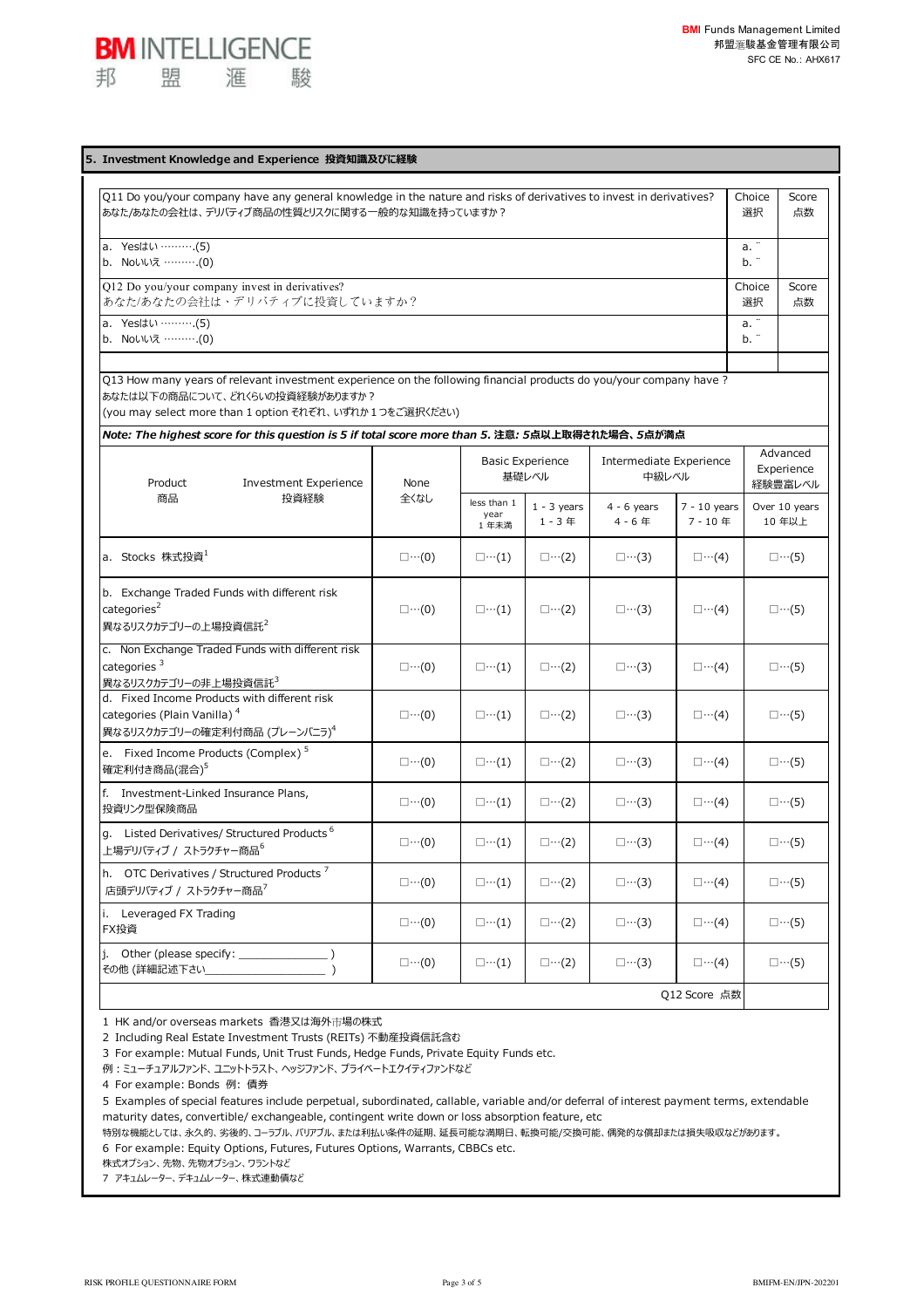## **5. Investment Knowledge and Experience 投資知識及びに経験**

**BM INTELLIGENCE** 

滙

駿

盟

邦

Q14 How many transactions (per annum) that you/your company have executed in the relevant market in the past two years at your own accord (i.e. Not through a discretionary account)

あなたが過去2年間に⾃らの意志で(⼀任勘定を通さずに)関連市場で実⾏した年間取引回数を教えてください。

| Note: The highest score for this question is 5 if total score more than 5. 注意: 5点以上取得された場合、5点が満点 |                      |                      |                      |                      |                   |                      |  |  |
|--------------------------------------------------------------------------------------------------|----------------------|----------------------|----------------------|----------------------|-------------------|----------------------|--|--|
|                                                                                                  | transactions<br>取引回数 | None 全くなし            | 1 -19回               | 20-39回               | 40-59回            | 60回以上                |  |  |
| HK and/or PRC<br>香港及びもしくは中國                                                                      |                      | $\square \cdots (0)$ | $\square \cdots (2)$ | $\square \cdots (3)$ | $\Box \cdots (4)$ | $\square \cdots (5)$ |  |  |
| Developed Markets<br>先進国市場                                                                       |                      | $\square \cdots (0)$ | $\square \cdots (2)$ | $\square \cdots (3)$ | $\Box \cdots (4)$ | $\square \cdots (5)$ |  |  |
| <b>Emerging Markets</b><br>英氏图片 士担                                                               |                      | $\square \cdots (0)$ | □…(2)                | $\square \cdots (3)$ | ⊡…(4)             | □…(5)                |  |  |

| かけきどう                        |                   |                   |                   |                   |                   |
|------------------------------|-------------------|-------------------|-------------------|-------------------|-------------------|
| Frontier Markets<br>フロンティア市場 | $\Box \cdots (0)$ | $\Box \cdots (2)$ | $\Box \cdots (3)$ | $\Box \cdots (4)$ | $\Box \cdots (5)$ |
|                              |                   |                   |                   | Q13 Score 点数      |                   |

## **Market Group Definition** 市場分別の定義**:**

| HK and/or PRC<br>香港及びもしくは中国      | Hong Kong SAR (HK) / The People's Republic of China (PRC)<br>香港/中国                                                                                                                                                                                                                                                                                                                                                                                                                                                                       |
|----------------------------------|------------------------------------------------------------------------------------------------------------------------------------------------------------------------------------------------------------------------------------------------------------------------------------------------------------------------------------------------------------------------------------------------------------------------------------------------------------------------------------------------------------------------------------------|
| Developed Markets<br>先進国市場       | U.S.A. / Australia / Canada / France / Germany / Japan / New Zealand / Singapore / South Korea / Sweden /<br>United Kingdom / Austria / Belgium / Luxembourg / Denmark / Finland / Greece / Ireland / Israel / Italy /<br>Netherlands / Norway / Spain / Switzerland<br>アメリカ / オーストラリア / カナダ / フランス / ドイツ / 日本 / ニュージーランド / シンガポール / 韓国 / スウェーデン/ イギリス / オーストリア /<br>ベルギー / ルクセンブルグ / デンマーク / フィンランド / ギリシャ / アイルランド / イスラエル / イタリア / オランダ /ノルウェー / スペイン / スイス                                                                           |
| <b>Emerging Markets</b><br>新興国市場 | Indonesia / Malaysia / Philippines / South Africa / Taiwan / Thailand / Brazil / Chile / Colombia/ Czech Republic /<br>Egypt / Hungary / India / Mexico / Morocco / Pakistan / Peru / Poland / Russia / Turkey / United Arab Emirates<br>インドネシア/ マレーシア/ フィリピン/ 南アフリカ/ 台湾/ タイ/ ブラジル/ チリ/ コロンビア/ チェコ/ エジプト/ ハンガリー/ インド/ メキシコ/ モロッコ/ パ<br>キスタン/ ペルー/ ポーランド/ ロシア/ トルコ/ アラブ首長国連邦                                                                                                                                                              |
| Frontier Markets<br>フロンティア市場     | Argentina / Bahrain / Bangladesh / Botswana / Bulgaria / Côte d'Ivoire / Croatia / Cyprus / Estonia / Jordan /<br>Kazakhstan / Kenya / Lebanon / Lithuania / Macedonia / Malta / Mauritius/ Nigeria / Oman / Qatar / Romania /<br>Serbia / Slovakia / Slovenia / Sri Lanka / Tunisia / Uruguay / Venezuela / Vietnam<br>アルゼンチン / バーレーン/バングラデシュ / ボツワナ / ブルガリア/ コートジボワール/ クロアチア/ キプロス/エストニア/ ヨルダン/ カザフスタン/ ケニア/  <br>レバノン/ リトアニア/ マケドニア/ マルタ/ モーリシャス/ ナイジェリア/ オマーン/ カタール/ ルーマニア/ セルビア/ スロバキア/ スロベニア/ スリランカ/ チ<br>ュニジア/ ウルグアイ/ ベネズエラ/ ベトナム |

Q15 Your source of Income 主な収⼊源 (合計100%)

(you may select more than 1 option 1つ以上選択可能)

□ a. Salary 給与 : 1992 % 回b. Commission 手数料収入: 1992 % 回c. Investment 投資: 1992 % 回d. Business Profit ビ ジネス利益: %□ e. Inheritance 相続:  $\blacksquare$  % □ f. Others その他

Q16 Your annual Income (HK\$) 年間収⼊ (HKD\*1JPY=14HKD)

 $\Box \leq \leq 200,000 \quad \Box \leq 200,001 - \frac{1}{2}500,000 \quad \Box \leq 500,001 - \frac{1}{2}1,000,000 \quad \Box \leq 1,000,001 - \frac{1}{2}3,000,000 \quad \Box > \frac{1}{2}3,000,000$ 

Q17 Your total Liquid Net Worth (HK\$) (Total Liquid Net Worth: Total liquid assets (exclude fixed assets) minus short-term liabilities within 1 year (HK\$))

あなたの流動純資産総額(HK\$)(総流動資産(固定資産を除く)から1年以内の短期負債(HK\$)を差し引いたもの

 $\Box$ <\$500,000  $\Box$ \$500,001-\$1,000,000  $\Box$ \$1,000,001-\$4,000,000  $\Box$ \$4,000,000  $\Box$ >\$8,000,000

Total Score 合計点数